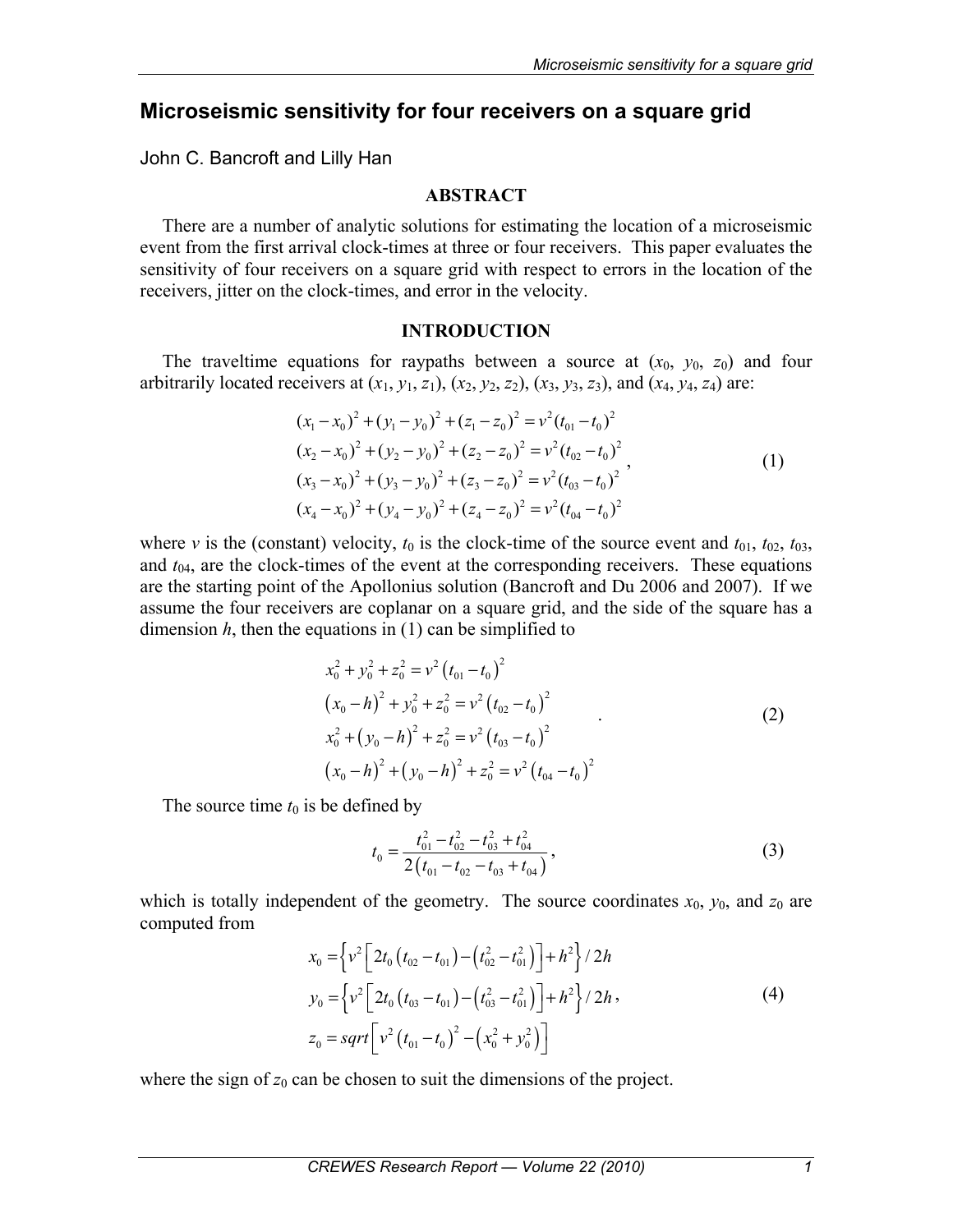# **SENSITIVITY ANALYSIS**

We choose to investigate the sensitivity of the source location by perturbating all the controlling parameters. Although the receiver locations are not part of solving equations (3) and (4), they do define the traveltimes from the source to the receivers. We start with the four corners on a square with sides of length  $h = 10$  m, and the lower left corner at the origin. The location of the microseismic source is defined at (30, 20, -50), and the velocity  $v = 2000$  m/s. We perturb the parameters by adding random noise to the coordinates, times and velocities. Using the perturbed parameters, we compute the source to receiver traveltimes, then use these times to estimate the source location. This procedure is repeated for 100 trials. The results of the trials are modified by removing the upper and lower 10% of the outliers. Plots are made of these results, with the source a blue star "**\***", the receiver a green plus sign "**+**", and the estimated location as red circles "**o**".

The standard deviations (SD) of the corresponding noise that is added to the parameters are chosen so that the distribution or the source estimates are approximately the same for each parameter that is tested.

### **RESULTS**

### **Perturbations in the receiver locations**

We start the first trial by adding Gaussian noise to the *x* and *y* coordinates with standard deviations (SD) of 0.1m for the each coordinate. The *z* coordinate is left unperturbed. The resulting estimates of the source location are plotted in Figure 1, which contains two side views, a map view (plan), and a perspective view.

The *x* and *y* coordinates are left unperturbed, but the vertical axis *z* is perturbed with a  $SD = 0.1$  m giving the results in Figure 2.

### **Perturbations in the traveltimes**

The receiver coordinates are then left unperturbed, but the traveltimes to each receiver are perturbed by adding jitter (noise in time) of 0.01 ms. Note, the distance from the source to the receivers is approximately 60 m, and the traveltimes are close to 30 ms. The results are plotted in Figure 3.

### **Perturbations in the velocity**

The velocities were not perturbed in a random manner, but varied from 0.4*v* to 1.4*v* in increments of 0.1. The results are in Figure 4.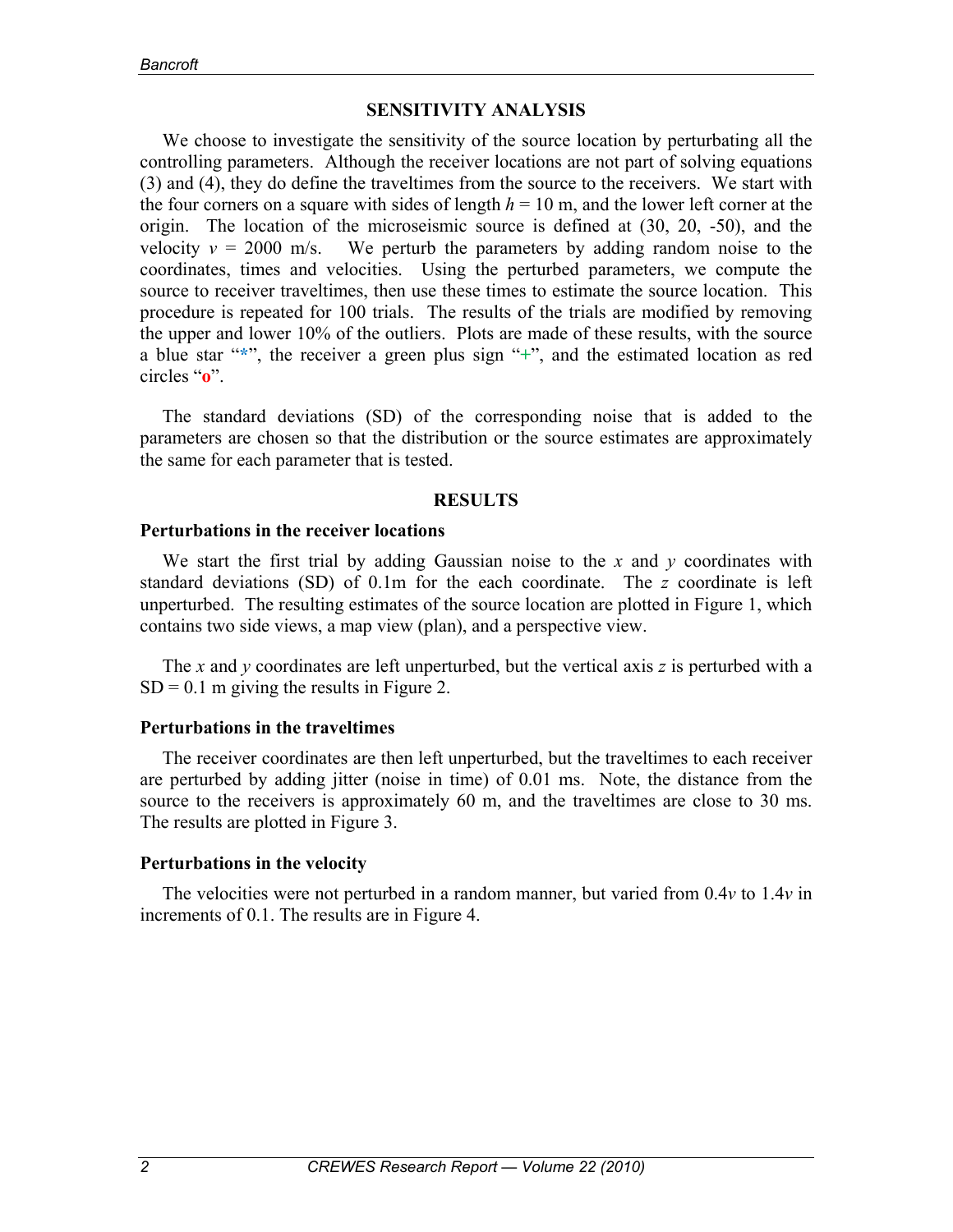

FIG. 1 Plot of source sensitivity when the *x* and *y* coordinates of the receivers are perturbed by 1% or a  $SD = 0.1$  m.



FIG. 2 Plot of source sensitivity when the *z* coordinate of the receivers is perturbed by 1% or a  $SD = 0.1$  m.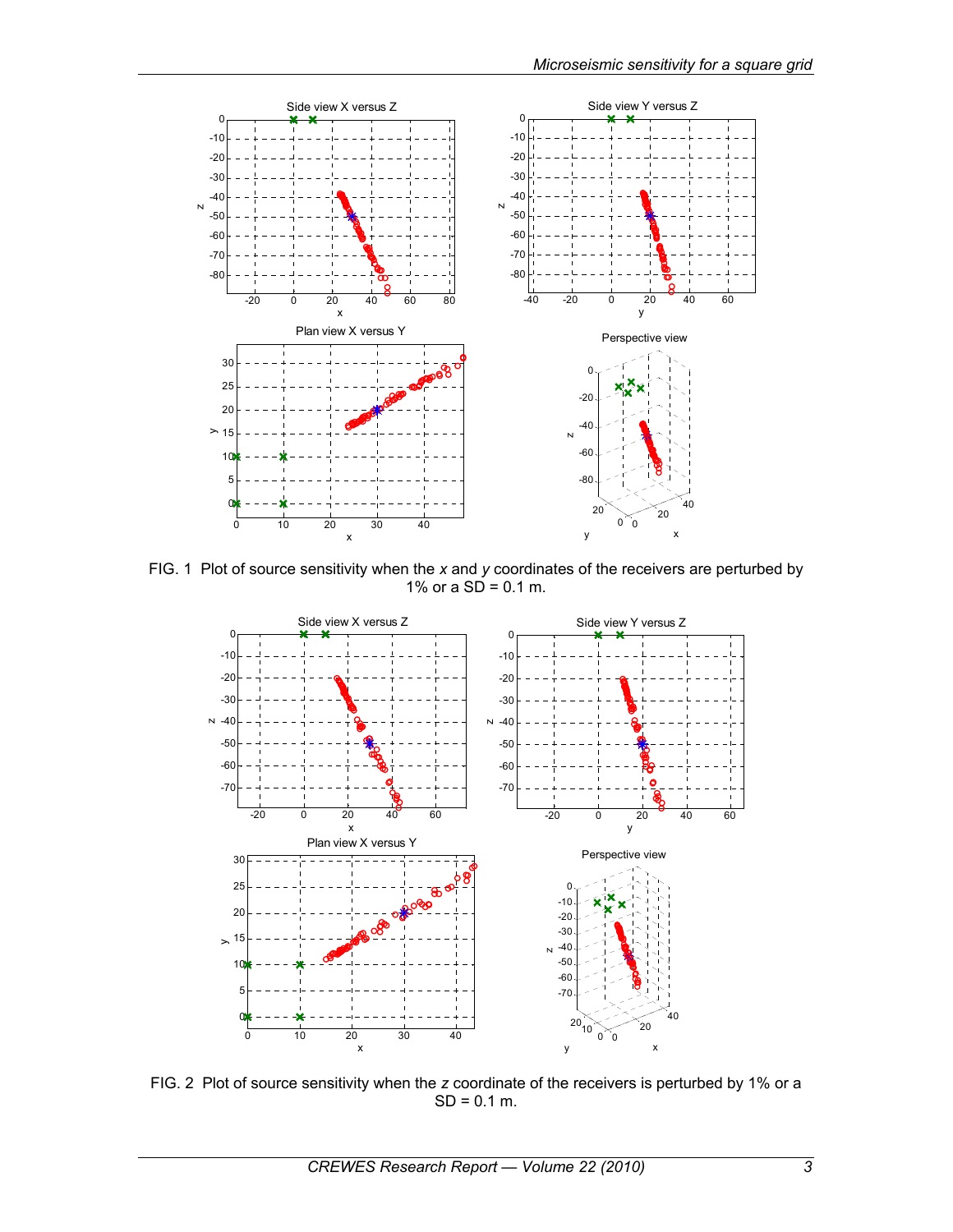

FIG. 3 Plot of source sensitivity when the traveltime from the source to the receivers is perturbed with a jitter that has a  $SD = 0.025$  ms.



FIG. 4 Plot of the estimated source locations when the velocity is incremented from 0.4v to 1.4v.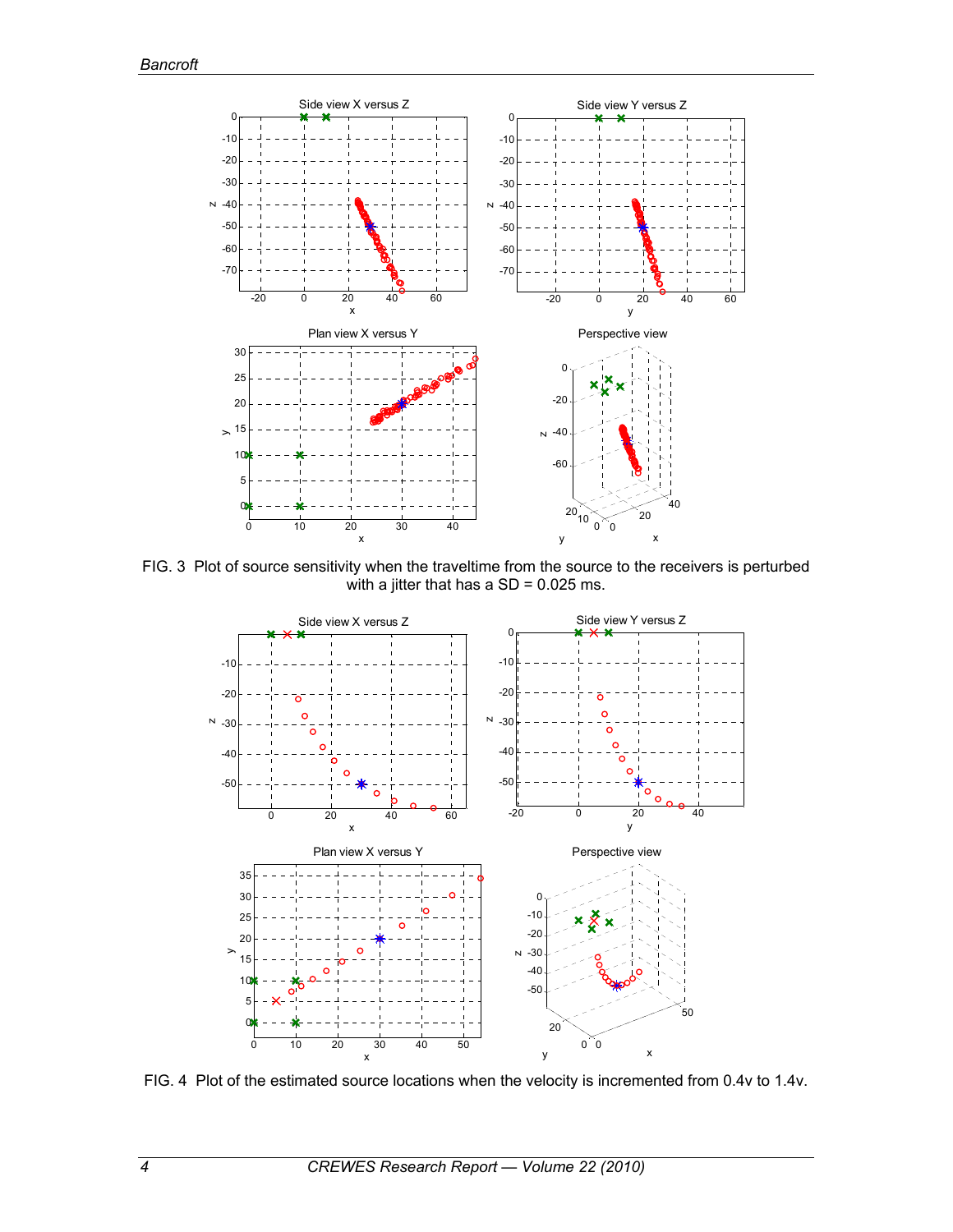## **DISCUSSION OF RESULTS**

When the receiver location and the traveltimes were perturbed, the distribution of the source estimates tend to fall along a line that extends to the center of the receivers. The size of this spread is discouraging as in practical applications, there is only one measurement of the traveltimes from a microseismic event, and its error can be quite large. However, the linear distribution of energy provides a significant benefit. We can now fit a line from the center of the receivers to an estimated source location that will pass close to the actual source. We assume that the receivers are part of a much larger grid of receivers and that there will be many of these lines, and all will point in the direction of the source location. Simple linear algebraic solutions exist for finding a source location (Han et al. 2010).

When the velocity was varied, the distribution of the estimated source locations is not linear but curved. This curve extends from a location  $(x_{min}, y_{min})$  near the center of the receivers. Using this point and a reasonable velocity to define another point, an analytic expression may be developed to define this curve. The intersection of these curves from a grid of receivers may not only help provide a source location, but may aid in refining the velocity model.

The location of a point in the plane of the receivers will have a low velocity as the distances to the receiver will be minimal. This velocity,  $v_{min}$ , and the location  $(x_{min}, y_{min})$ can be computed from the following equations that are derived in the Appendix. We first define the coefficients *a*, *b*, and *c* using

$$
a = (t_2^2 - t_1^2)^2 + (t_3^2 - t_1^2)^2
$$
  
\n
$$
b = -2h^2(t_2^2 + t_3^2)
$$
  
\n
$$
c = 2h^4
$$
\n(5)

where  $t_{i=1,2,3,4}$  are the raypath traveltimes after  $t_0$  has been removed from the receiver clock-times; then  $v_{min}$  is defined using the results of equation (5),

$$
v_{\min} = \left[\frac{-b \pm \sqrt{(b^2 - 4ac)}}{2a}\right]^{\frac{1}{2}}.
$$
 (6)

Given  $v_{min}$  we compute the locations  $x_{min}$  and  $y_{min}$  from

$$
x_{\min} = \frac{h^2 - v_{\min}^2 (t_2^2 - t_1^2)}{2h}
$$
  

$$
y_{\min} = \frac{h^2 - v_{\min}^2 (t_3^2 - t_1^2)}{2h}
$$
 (7)

The location of  $(x_{min}, y_{min})$  is also plotted in Figure 4 and identified by the red plus sign "<sup>+</sup>". The estimated velocity was  $v_{min} = 242.99$  m/s, and the location  $x_{min} = 5.369$ , and  $y_{min}$  $= 5.221$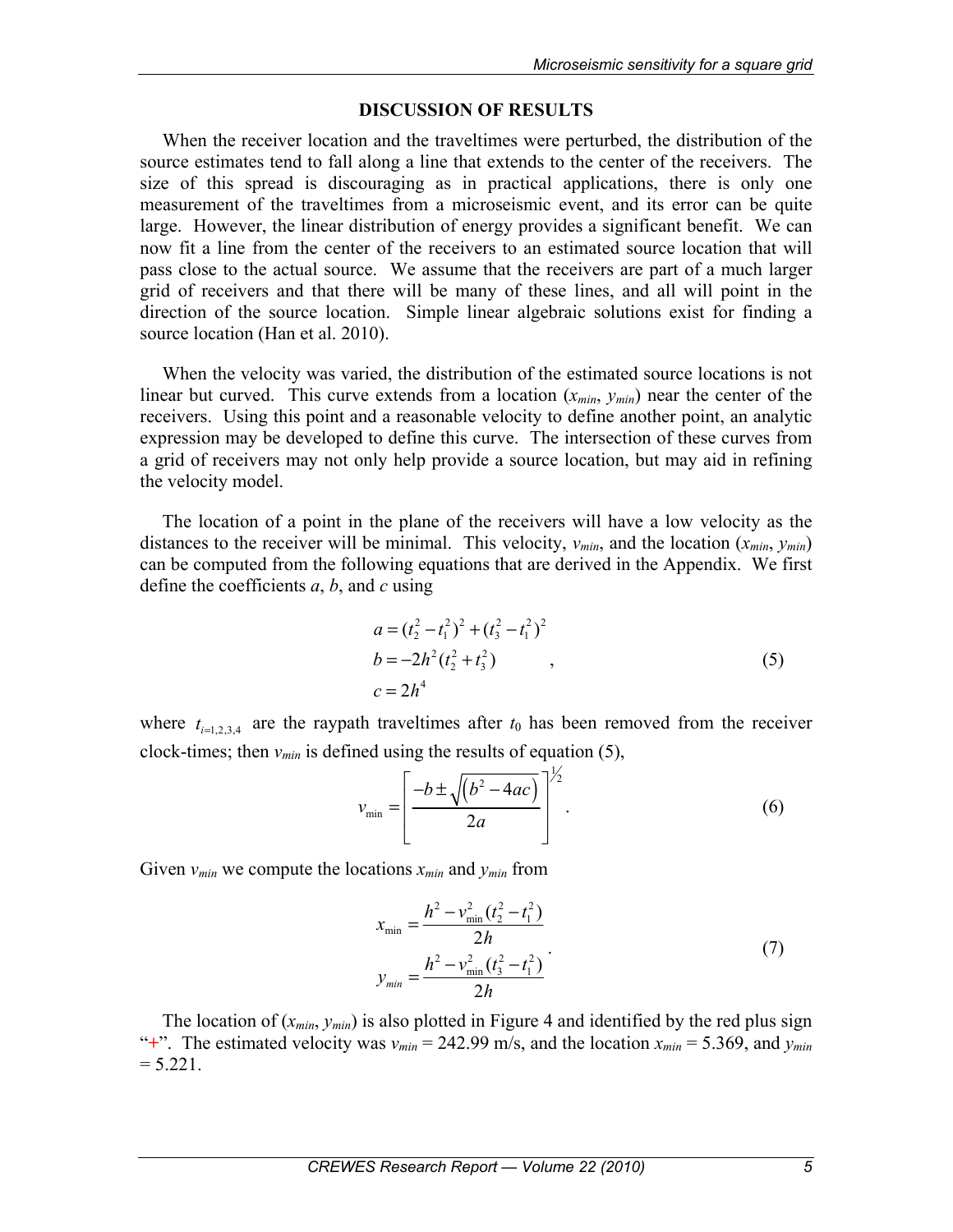#### **SOFTWARE**

The software in this report was developed with MATLAB.

```
\2010-Matlab\MicroSeisLocation\ 
FourReceiversOnSquareXYZrecNoise.m
FourReceiversOnSquareJitterStability.m
FourReceiversOnSquareVaryVelocity.m
```
#### **ACKNOWLEDGEMENTS**

We wish to thank NSERC and the sponsors of the CREWES consortium for supporting this research.

CREWES: The Consortium for Research in Elastic Wave Exploration Seismology

#### **REFERENCES**

Bancroft, J.C., 2009, Sensitivity measurements for locating microseismic events, CREWES Research Report Vol. 21.

- Han, L., and Bancroft, J. C., 2010, Nearest approaches to multiple lines in *n*-dimensional space, CREWES Research Report Vol. 22.
- Bancroft, J.C. and Du, X., 2007, Traveltime computations for locating the source of micro seismic events and for forming gridded traveltime maps, 69th EAGE Conference, London, England
- Bancroft, J.C. and Du, X., 2007b, Traveltime computations for locating the source of micro seismic events and for forming gridded traveltime maps, CSPG CSEG Convention, Calgary, Alberta, Canada.
- Bancroft, John C., 2006, Locating microseismic events and traveltime mapping using locally spherical wavefronts, CREWES Research Report
- John C. Bancroft, and Xiang Du, 2006, The computations of traveltimes when assuming locally circular or spherical wavefronts, SEG International Convention, New Orleans

#### **APPENDIX**

We have four coplanar receivers that are located on the corners of a square, and derive the location of a point  $(x_{min}, y_{min})$  that is coplanar with the receivers which has the same raypath traveltimes  $t_{i=1,2,3,4}$  as a microseismic event, but a much lower velocity  $v_{min}$ .

We start with equation, set  $z = 0$ , and updated raypath times giving

$$
x_{\min}^2 + y_{\min}^2 = v^2 t_1^2
$$
  
\n
$$
(h - x_{\min})^2 + y_{\min}^2 = v^2 t_2^2
$$
  
\n
$$
x_{\min}^2 + (h - y_{\min})^2 = v^2 t_3^2
$$
\n(8)

We drop for now the *min* subscript, then subtract lines 1 from 2, and line 1 from 3,

$$
h^{2} - 2xh = v^{2}(t_{2}^{2} - t_{1}^{2})
$$
  
\n
$$
h^{2} - 2yh = v^{2}(t_{3}^{2} - t_{1}^{2})'
$$
\n(9)

and solving for *x* and *y*,